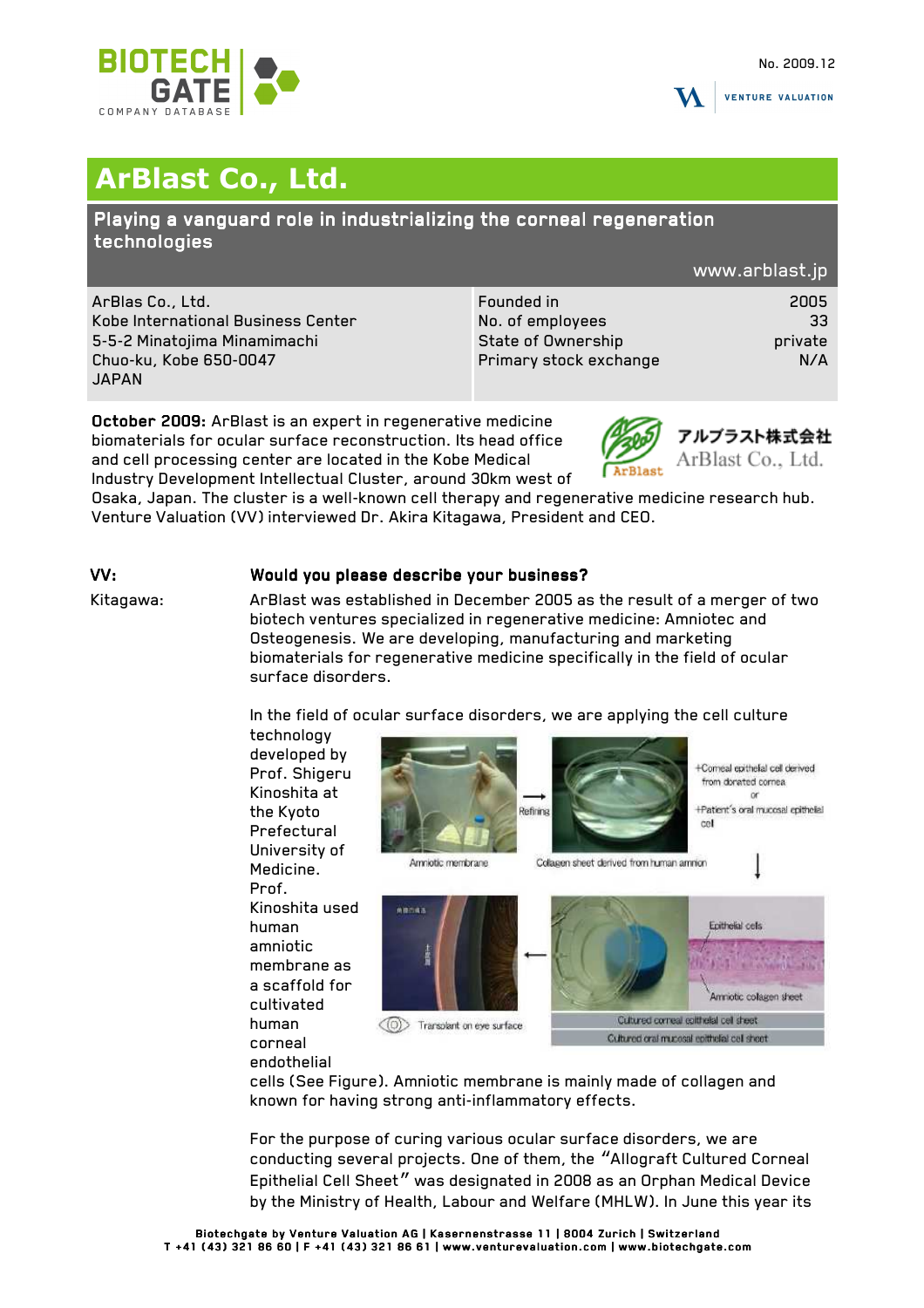



confirmation application has been approved as compliant with the Guidelines for New Biologics.

Other projects are the "Autologous Oral Mucosal Epithelial Sheet" and a clinical study project applying the cell culture technology invented by scientists at Keio University.

### VV: What are your strengths?

Kitagawa: One of our strengths is our company location in the Kobe Medical Industry Development Intellectual Cluster, an internationally known regenerative medicine research hub. Regenerative medicine is a new field that is posing new challenges. The hub enables close collaboration between universities, research institutions, hospitals, biotech and pharmaceutical companies, and local and national governments. In the cluster we are exposed to and have access a multidisciplinary environment with scientists, engineers, physicians, clinical specialists, and many others. ArBlast is an active participant in the cluster's knowldge sharing.

> Second, we have a GMP certified cell processing center that ensures safe and effective operations. Only a few companies provide such a process in Japan. We offer our expertise in cell processing quality control system to research laboratories at university and research institutions.

We have established a close partnership with the MHLW to facilitate transparency in the regulatory process for the new products. Regenerative medicine products require new classifications. Experts from industry, academia, and regulatory authorities have to work hand in hand in order to set a new standard and update Japan's Pharmaceuticals Act in a timely manner.

### VV: What are your objectives in the future?

Kitagawa: ArBlast is planning to expand business activities abroad by licensing or merger/acquisition. We are also intending to go public next year if the market environment is favorable.

> In order to accelerate the approval of our products, we will continue to keep the MHLW informed about the development of technologies. We think it is a joint effort of all stakeholders in regenerative medicine to accommodate the advancement of medicine.

### VV: What opportunities are you exploring?

Kitagawa: In addition to the product portfolio in ocular surface disorders, we will develop periodontal disease therapy by applying mesenchymal stem cells which have traditionally been obtained from bone marrow. The use of human embryonic stem cell is controversial all over the world. We believe that the technology with mesenchymal stem cells is more likely to provide patients with appropriate cure in the field we are in.